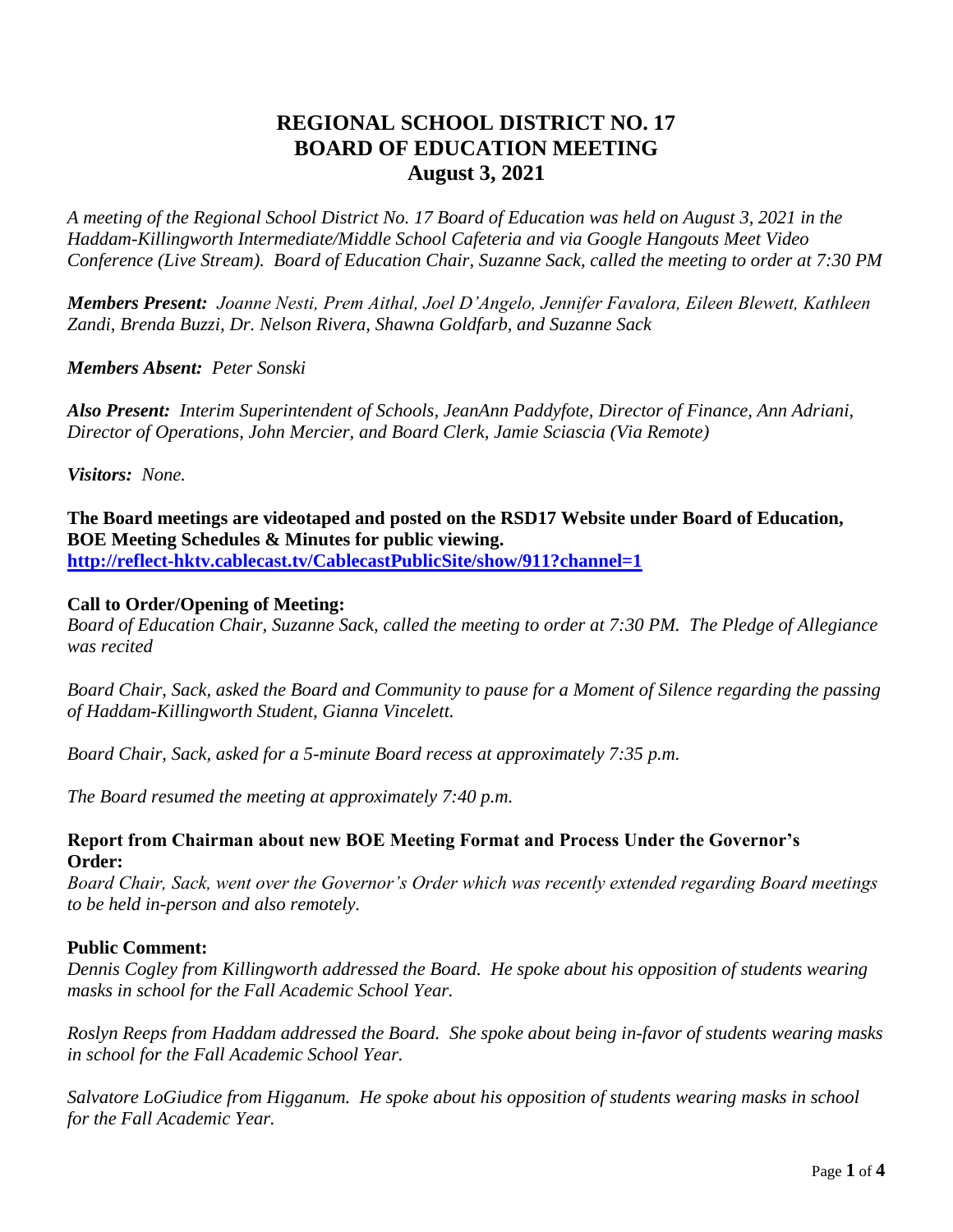*Teresa Karber from Higganum addressed the Board. She spoke about her opposition of students wearing masks in school for the Fall Academic Year.*

*Jamie and Darly Ritone from Higganum addressed the Board. They spoke about their opposition of students wearing masks in school for the Fall Academic Year.*

*Rob and Nicole Harlow from Higganum addressed the Board. They spoke on their support of mandating masks for the Fall Academic School Year and also asked that remote learning option be given to students.*

# **Superintendent Search Update:**

*Board Chair, Sack, spoke about the newly appointed Superintendent of Schools, Jeffrey Wihbey, who will start the Haddam-Killingworth District in October. Communication will be sent out to Community Members regarding same.*

# **Board Committee Reports and Future Meetings**

- **A. Facilities Subcommittee**  *No Report.*
- **B. Finance Subcommittee**

 *No Report. Eileen Blewett will be working with Ann Adriani during the next Committee meeting to redesign the Budget format.*

## **C. Policy Subcommittee**

 *Joanne Nesti updated the Board. She spoke about how the Policies in the packet are for the Board's First Read.*

- **D. Communications Subcommittee** *No Report.*
- **E. Personnel and Evaluation Subcommittee** *Board Chair, Sack, updated the Board. The Committee discussed a few Personnel Matters in Executive Session and no action was taken.*
- **F. Curriculum Subcommittee** *No Report.*
- **G. Strategic Planning Subcommittee** *No Report.*

# **Board Liaison Reports:**

# **A. Healthy Communities – Healthy Kids Council**

 *Shawna Goldfarb updated the Board. She spoke about the newly hired Prevention Coordinator, School Supplies Fundraiser/BackPack Program and the upcoming Pumpkin Run.* 

**B. LEARN** 

*No Report.*

- **C. Park & Recreation** *No Report.*
- **D. Haddam Board of Selectmen**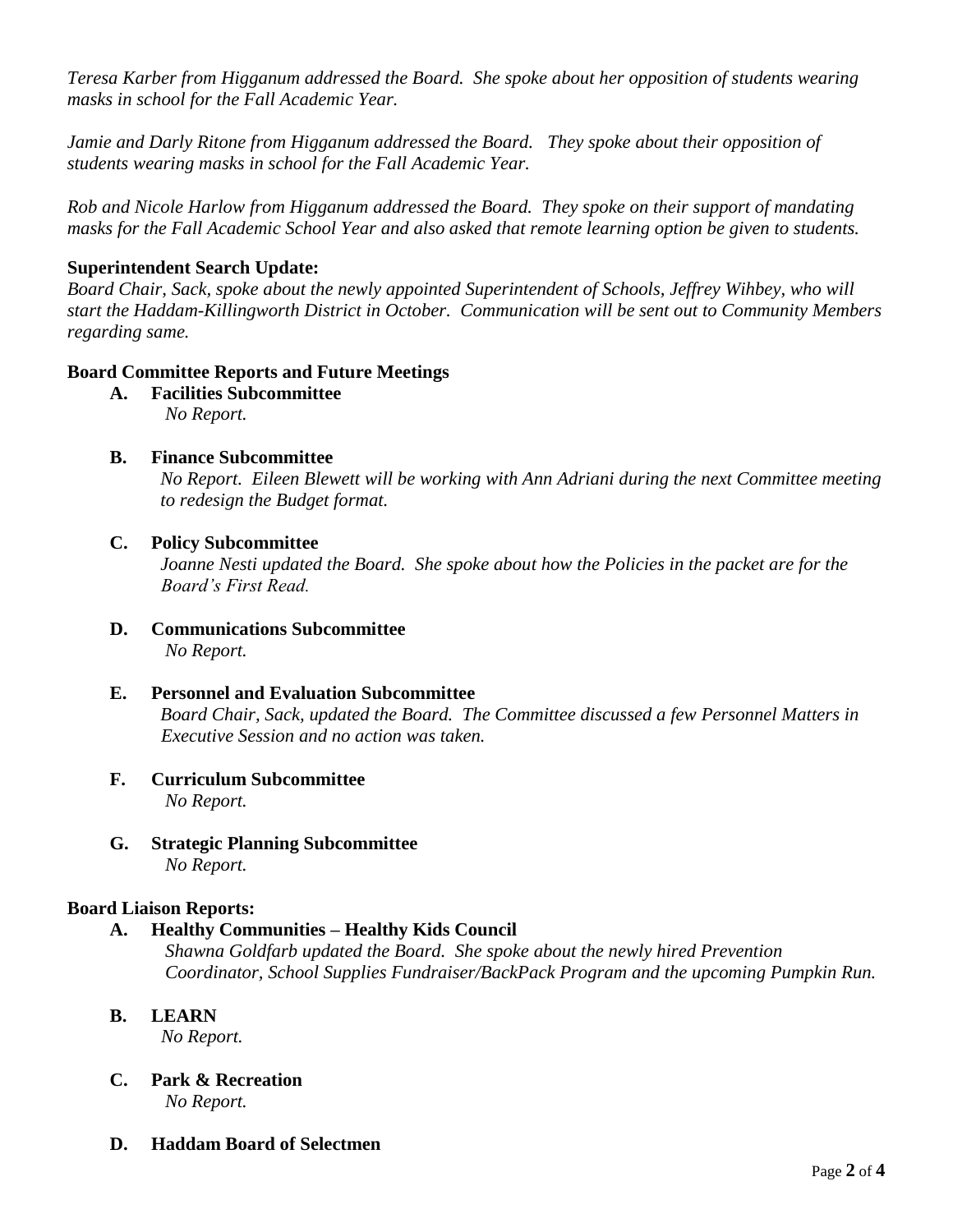*Jennifer Favalora updated the Board. She spoke about School Sports, Haddam's Mill Rate increased and HES signed another Agreement to keep looking for a Leaser of the Property.*

#### **E. Killingworth Board of Selectmen**

 *No Report. Kathy Zandi briefly spoke about how the Selectmen appreciated the Monthly Board Summaries.*

#### **New Business:**

#### **A. Region 17 Registered Professional Nurses & Licensed Practical Nurses Connecticut Health Care Associates District 1199- Contract Approval\***

*Jennifer Favalora updated the Board. She spoke about the process of the Contract Approval and thanked Ann Adriani, Dr. Holly Hageman and the Nurses Union for their help finalizing it.* 

*Brenda Buzzi MOVED and Joel D'Angelo SECONDED a motion to approve the Region 17 Registered Professional Nurses & Licensed Practical Nurses Connecticut Health Care Associates District 1199- Contract Approval as presented.*

*Motion passed unanimously 10-0-0 by the following Votes:*

| Kathleen Zandi YES $\sqrt{}$    | NO.        | Shawna Goldfarb YES $\sqrt{}$ | NO.                   |  |
|---------------------------------|------------|-------------------------------|-----------------------|--|
| Peter Sonski                    | Absent     | Jennifer Favalora YES         | NΟ                    |  |
| Dr. Nelson Rivera YES $\sqrt{}$ | NO.        | Joel D'Angelo                 | YES $\sqrt{ }$<br>NO. |  |
| Eileen Blewett                  | YES<br>NO. | Brenda Buzzi                  | YES.<br>NO.           |  |
| Joanne Nesti                    | YES<br>N() | Prem Aithal                   | YES.<br>NO.           |  |
|                                 |            | <b>Suzanne Sack</b>           | YES<br>NO.            |  |

#### **Consent Agenda:**

*The donations on the Consent Agenda are made to the school system as a whole, and the Superintendent may direct any monies to specific schools or programs at her discretion.* 

- A. Acceptance of a donation in the amount of \$1,139.82 from Stop & Shop A+ Rewards to be deposited into the Student Activity Fund. Submitted by Brienne Whidden, Principal of Burr District Elementary School.
- B. Acceptance of a donation in the amount of \$2,006.00 from Stop & Shop  $A+$  Rewards to be deposited into the Student Activity Fund. Submitted by Dennis Reed, Principal of Killingworth

Elementary School.

- C. First read of Policy Series 6000 as recommended by Shipman & Goodman
- D. Approval of Minutes from the July 6, 2021 Board of Education Meeting
- E. Approval of Minutes from the July 20, 2021 Board of Education Education Session Meeting

#### *Shawna Goldfarb MOVED and Prem Aithal SECONDED a motion to accept the Consent Agenda as presented with gratitude.*

*Motion passed unanimously 10-0-0 by the following Votes:*

| Kathleen Zandi YES $\sqrt{NO}$      |        | Shawna Goldfarb YES $\sqrt{N}$ NO |               |  |
|-------------------------------------|--------|-----------------------------------|---------------|--|
| Peter Sonski                        | Absent | Jennifer Favalora YES $\sqrt{NQ}$ |               |  |
| Dr. Nelson Rivera YES $\sqrt{N}$ NO |        | Joel D'Angelo                     | YES $\vee$ NO |  |